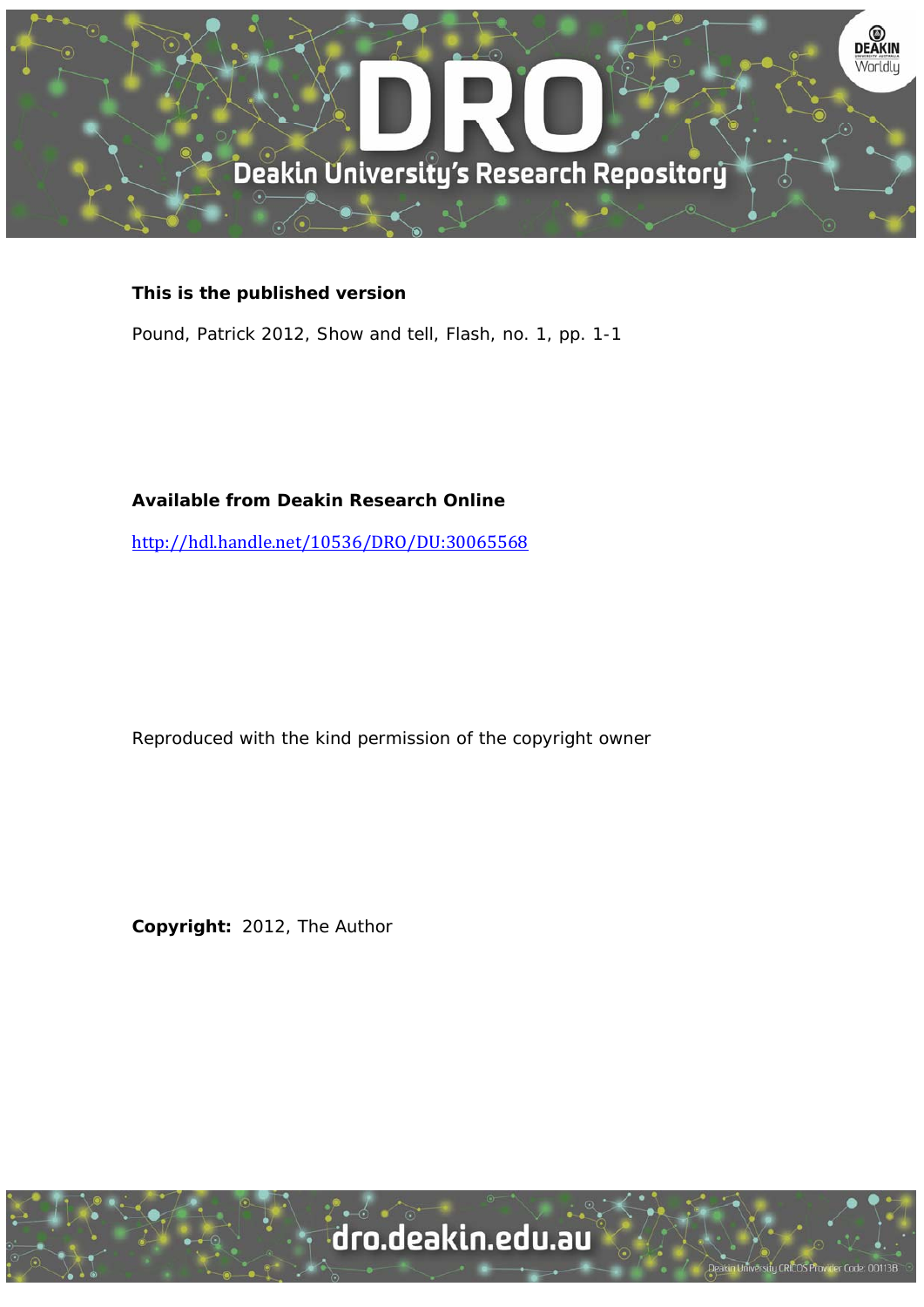**ISSN 1836-8727 ABOUT CONTACT CONTRIBUTORS**



Search.

### **FLASH**

#### Archives

Issue 1 Issue 2 Issue 3 Issue 4

#### **Categories**

Comment Editorial Interviews **Obituary** On Show One Image Reviews

# Show and tell One Image

Every photograph is not so much a picture of the world as a piece of it. Some people don't believe this. Others do.

Patrick Pound

**B** Printer Friendly Version ShareThis



Every photograph is not so much a picture of the world as a piece of it. Some people don't believe this. Others do.

When I was asked to write a little piece around a single photograph I thought: no problem. I plucked a box from a shelf. It was full of images taken by other people. I thought an anonymous snap would be a good place to start. Some people like vernacular photographs. Others don't.

Every photograph we take is in addition to the vast album of images that float about, unhinged, in the world. For years I have been gathering other people's images. The selection process of these random images is, of course, always personal. My little collection is arranged in categories. Each category is full of photographs. There is a set of portraits. There are images of people in groups of two, three, four, five, and then crowds. There are photos of people with their names written on them. There are photos of floral clocks — not as many as I would like — but a category, nonetheless, in waiting.

There are pictures of cars, and of pets, and of people with pets and cars. There are photographs of people holding a single thing — a fish caught, a gift received, or something else — something worthy of being photographed. There is a whole set of photographs of amateur models with the impressions of their socks, or their waistbands, embedded on their skin. There are images which previous owners have marked to show where they are in the picture, or in which cabin they stayed, or just which bunch of flowers on a grave is theirs. There are, of course, also photographs of people holding cameras.